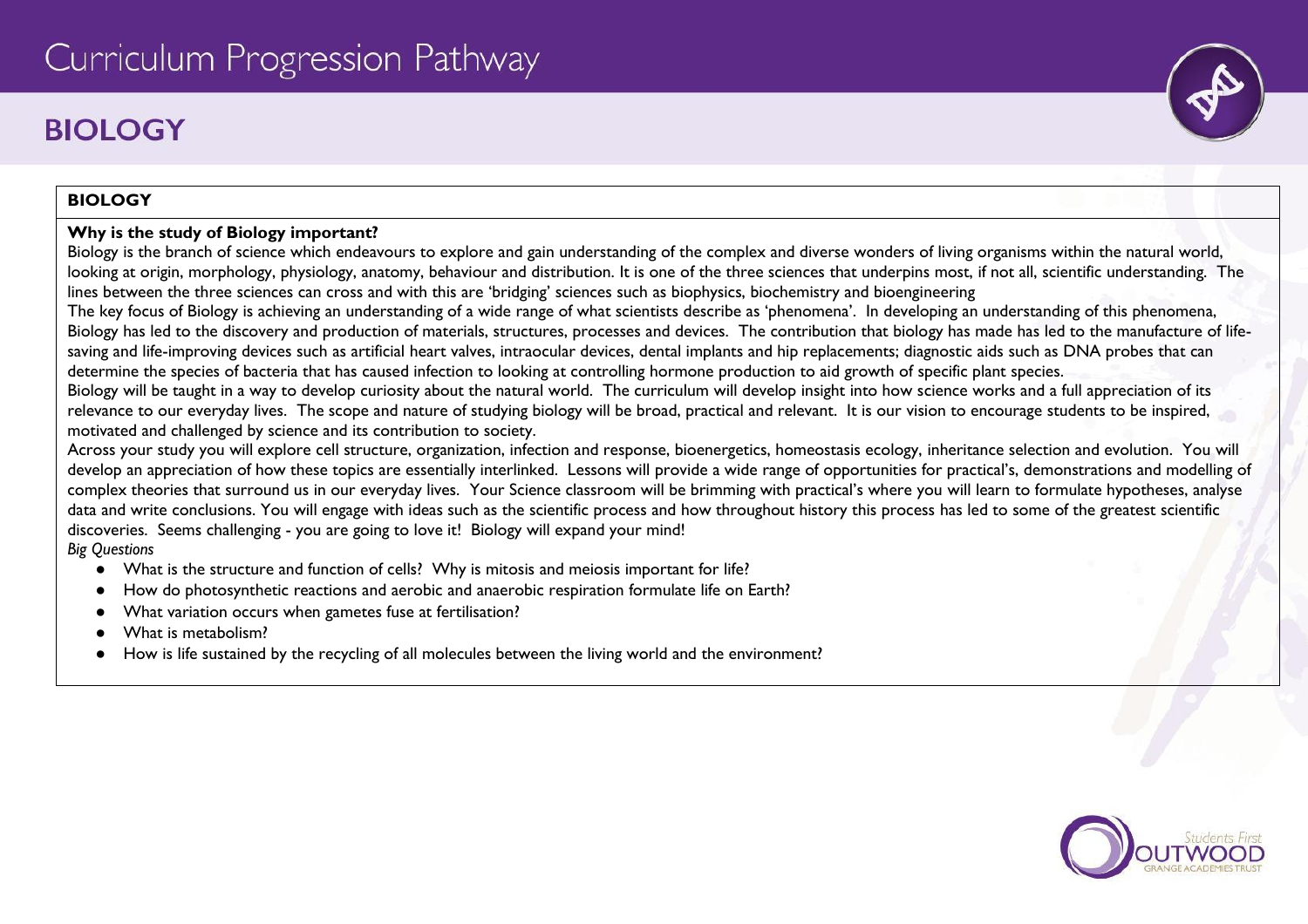#### **What skills will the study of Biology teach you?**

You are a citizen in this world and you need to know how the natural and modern world works. It will teach you to...

- Understand theories that explain phenomena
- Apply basic ideas and models that support understanding
- Evaluate models and theories
- Present theories in mathematical form
- Recall quantitative relationships
- Derive quantitative relationships between various measured quantities
- Explain how theories are borne out by experiment.
- Apply experimental procedure and understand that it is a measure of success of a theory
- Present, interpret and evaluate experimental data
- Apply mathematical skills to solve problems
- Develop a deeper understanding of everyday experiences including the natural world and modern devices.

### **What will you know and understand from your study of Biology?**

- Develop scientific knowledge and conceptual understanding of biology
- Develop understanding of the nature, processes and method involved in biology
- Develop and learn to apply observational, practical, modelling, enquiry and problem-solving skills, both in the laboratory, in the field and in other learning environments.
- Develop their ability to evaluate claims linked to biology through critical analysis of the methodology evidence and conclusions, both qualitatively and quantitatively.

### **How does your study of Biology support your study in other subjects?**

Study of any subject in our curriculum takes full advantage of links with other subject areas- we term these as interdisciplinary links and we make the most of them because we know that deep learning requires the transference of knowledge and skills from one topic of learning to another. Once you can transfer your learning across topics and subject areas then you are really mastering what you know and how to apply your understanding and skills.

Biology touches on so many other subjects such as chemistry, physics, physiology and health care. You will learn methods of thinking and research that are widely applicable to other subject areas helping your thinking in all subjects. As a science Biology relies heavily upon evidence to test predictions and theories. Through developing mathematical techniques as well as applying reasoning your skills to present and justify information can be applied to most careers and further education. Across the teaching of subjects, teachers will make reference to your learning in other areas such as mathematics, Physics and Chemistry and this will help you to develop your understanding. There are even opportunities to apply this learning in Y7 and 8 when interdisciplinary study days are organised to deepen your understanding across the curriculum such as when our STEM departments work together to solve a common problem.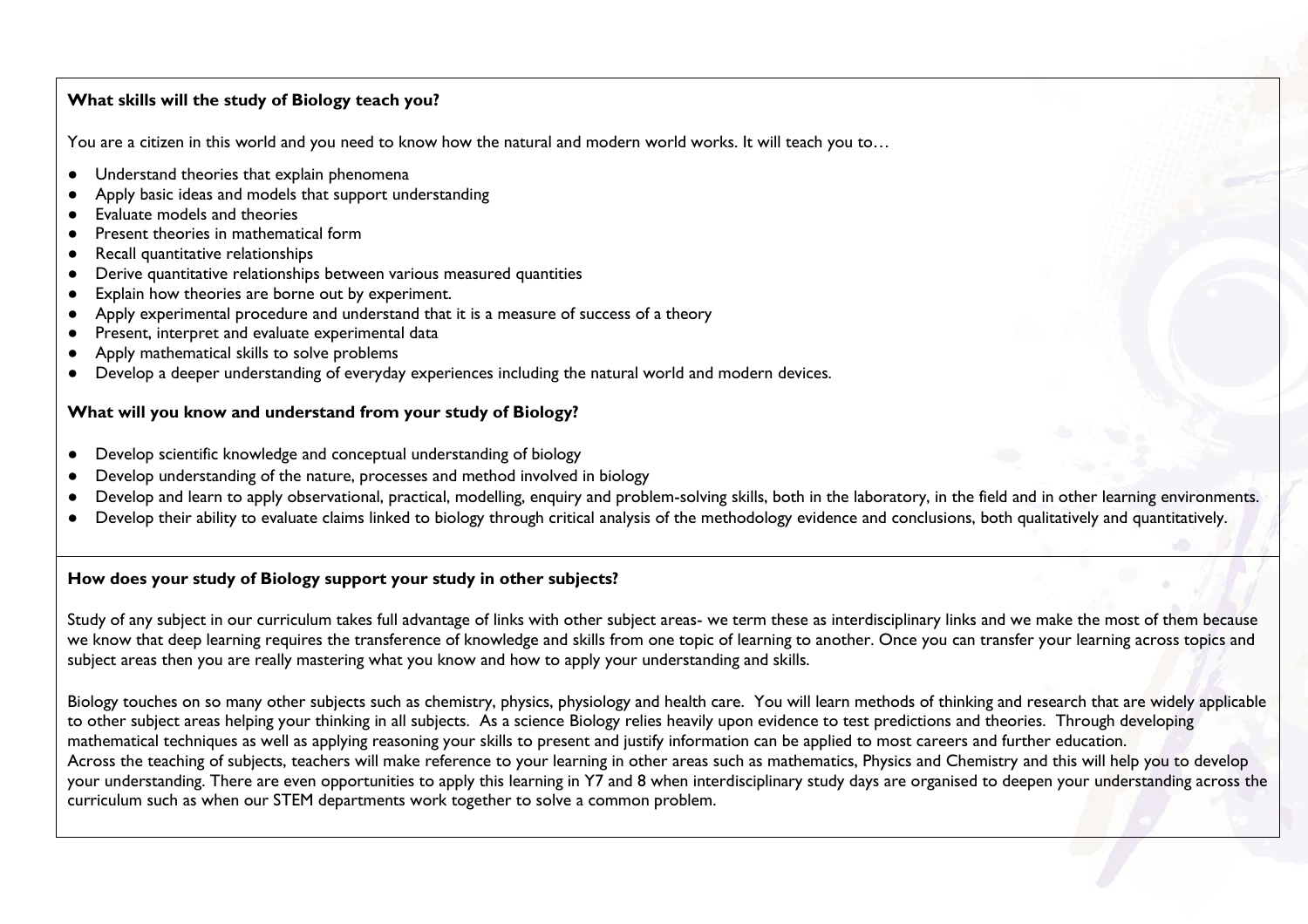### **How can you deepen your understanding of Biology?**

Our Science department offers lots of great opportunities for you to really engage with this fabulous subject. Why not look out for the large range of enrichment clubs on offer, with a different theme each term for Years 7 & 8. We offer STEM events and activities that may include opportunities to visit local colleges and universities and visitors to the academy offering extra enrichments such as Robotics. There may be visits to science museums and events that celebrate great scientists and discoveries. We offer after school support sessions for all GCSE students to embed their learning and develop their scientific skills . Get involved!

#### **How are you assessed in Biology?**

Throughout the 5 year Biology course, 3 years in key stage 3 and 2 years in key stage 4 you are assessed using the following assessment objectives which ensure that you can cumulatively build your subject understanding in preparation for future GCSE and A Level study. There are half termly assessment points each year that we term Praising Stars©. For years 7 to 9 we base our assessment on our subject mapping of the age related expectations across the curriculum, assessing students' performance at their current stage of study against expectation, alongside traditional assessments that practice the skills needed later in the course. At GCSE we make informed predictions informed by our holistic assessment of their progress against the key assessment objectives and their aspirational GCSE targets. These are also the basis for any appropriate support and intervention.

# **Key Assessment Objectives**

AO1: Demonstrate knowledge and understanding of:

- Scientific ideas
- Scientific techniques
- Scientific procedures

AO2: Apply knowledge and understanding of:

- Scientific ideas
- Scientific enquiry
- Scientific techniques and procedures

AO3: Analyse information and ideas to:

- Interpret and evaluate
- Make judgements and draw conclusions
- Develop and improve experimental procedure.

# **How can biology support your future?**

Of course, we offer the study of GCSE and A Level biology (in our Post 16 academies) and we encourage your continued study in this fantastic subject. Biology is offered at most prestigious universities either as a single honours or a joint honours subject studied alongside other disciplines e.g. English literature. The very fact that you have been able to study biology, your analytical thinking and mathematical reasoning will help your future application be they for colleges, universities, apprenticeships or employment. Careers that the study of Biology supports include:

● Teaching!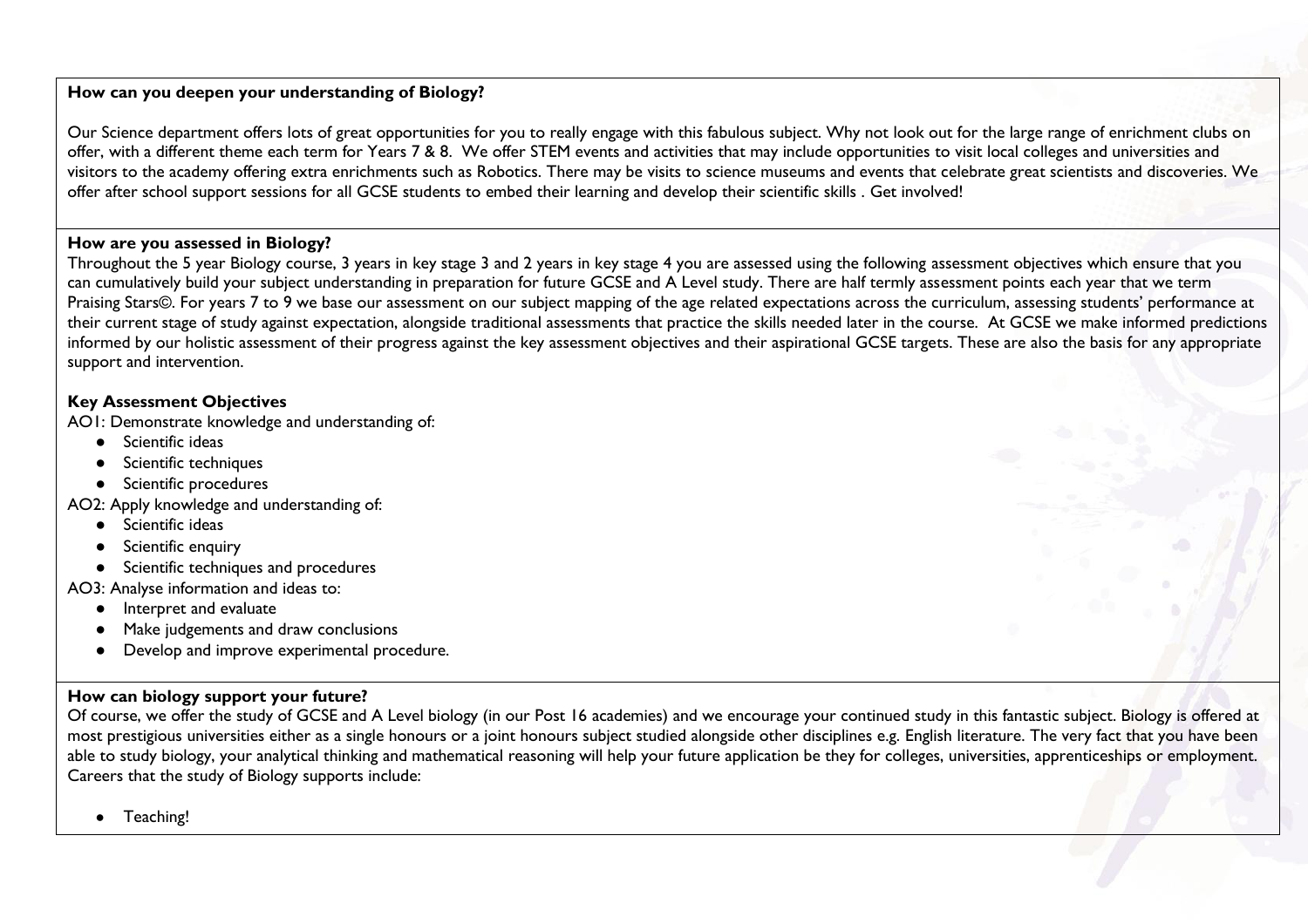- Medicine/Dentistry/Veterinary
- Marine biology
- **•** Geneticist/Genomicist
- Nanotechnology
- Biostatistician
- Science journal editor
- Law

| <b>Science Curriculum Progression Pathway Outwood Academy Bydales</b> |                                                                                                                                                  |                                                                                                                |                                                                         |                                                                                              |                                                                                                                            |  |  |
|-----------------------------------------------------------------------|--------------------------------------------------------------------------------------------------------------------------------------------------|----------------------------------------------------------------------------------------------------------------|-------------------------------------------------------------------------|----------------------------------------------------------------------------------------------|----------------------------------------------------------------------------------------------------------------------------|--|--|
|                                                                       | Year 7                                                                                                                                           | Year <sub>8</sub>                                                                                              | Year 9                                                                  | Year 10                                                                                      | Year II                                                                                                                    |  |  |
| Autumn I                                                              | Unit 1 Introduction to<br>Science - bridging the gap<br>between KS2 and KS3 and<br>looking at core science skills.<br>Unit 2 - Matter and Energy | Unit 1 - Practical and<br>Investigation skills, Core<br>chemistry knowledge.<br>Unit 2 - Matter and<br>energy. | Space.<br>The Skeletal System.<br>Rocks. Light & Sound<br><b>Waves</b>  | Waves.<br>Particle Model of Matter.                                                          | C3, C2, C4, C5 Masterclasses.<br>BI, B2, B3, B4 Masterclasses. PI,<br>P2 and P3 Masterclasses.                             |  |  |
| <b>Autumn 2</b>                                                       | Unit 2 - Matter and Energy.<br>Unit 3 - Chemical substances.                                                                                     | Unit 3 - Organ systems.                                                                                        | Light and Sound Waves.<br>Living Organisms.<br><b>Chemical Patterns</b> | Cell Biology. Bonding,<br>Structure and the<br>properties of matter.<br><b>Bioenergetics</b> | C1 Masterclasses . B4<br>Masterclasses. P3, P4<br>Masterclasses. Teaching based on<br>GAP analysis from Nov<br>assessment. |  |  |
| <b>Spring I</b>                                                       | Unit 3 - Chemical substances.<br>Unit 4 - Animal Organ<br>systems.                                                                               | Unit 5 - Space, Earth, and<br>Sustainability                                                                   | <b>Chemical Patterns.</b><br>Energy And Electricity,<br>Healthy Living. | Organisation and cell<br>transport. Energy.<br>Homeostasis and<br>Response                   | C6, C7, C8, C9, C10<br>Masterclasses. B5, B6, B7<br>Masterclasses. P7, P5, P6<br>Masterclasses.                            |  |  |
| <b>Spring 2</b>                                                       | Unit 4 - Animal organ<br>systems.<br>Unit 5 - Space, Earth and<br>Sustainability.                                                                | Unit 6 – Plants and climate<br>change                                                                          | Energy and Electricity.<br>Healthy Living. Forces.                      | Homeostasis and<br>Response. Quantitative<br>Chemistry. Electricity.<br>Chemical changes.    | C10 Masterclasses. B7<br>Masterclasses. P6 Masterclasses.<br>Teaching based on GAP analysis<br>from March assessment.      |  |  |
| Summer I                                                              | Unit 5 - Space, Earth and<br>Sustainability.<br>Unit 6 - Plants, Ecology and<br>Climate change.                                                  | Unit 7 - Forces and<br>electricity.                                                                            | Forces. Ecology and The<br>Environment.                                 | Electricity.<br>Chemical changes.<br>Ecology                                                 | Paper I Biology, Chemistry,<br>Physics masterclasses.                                                                      |  |  |